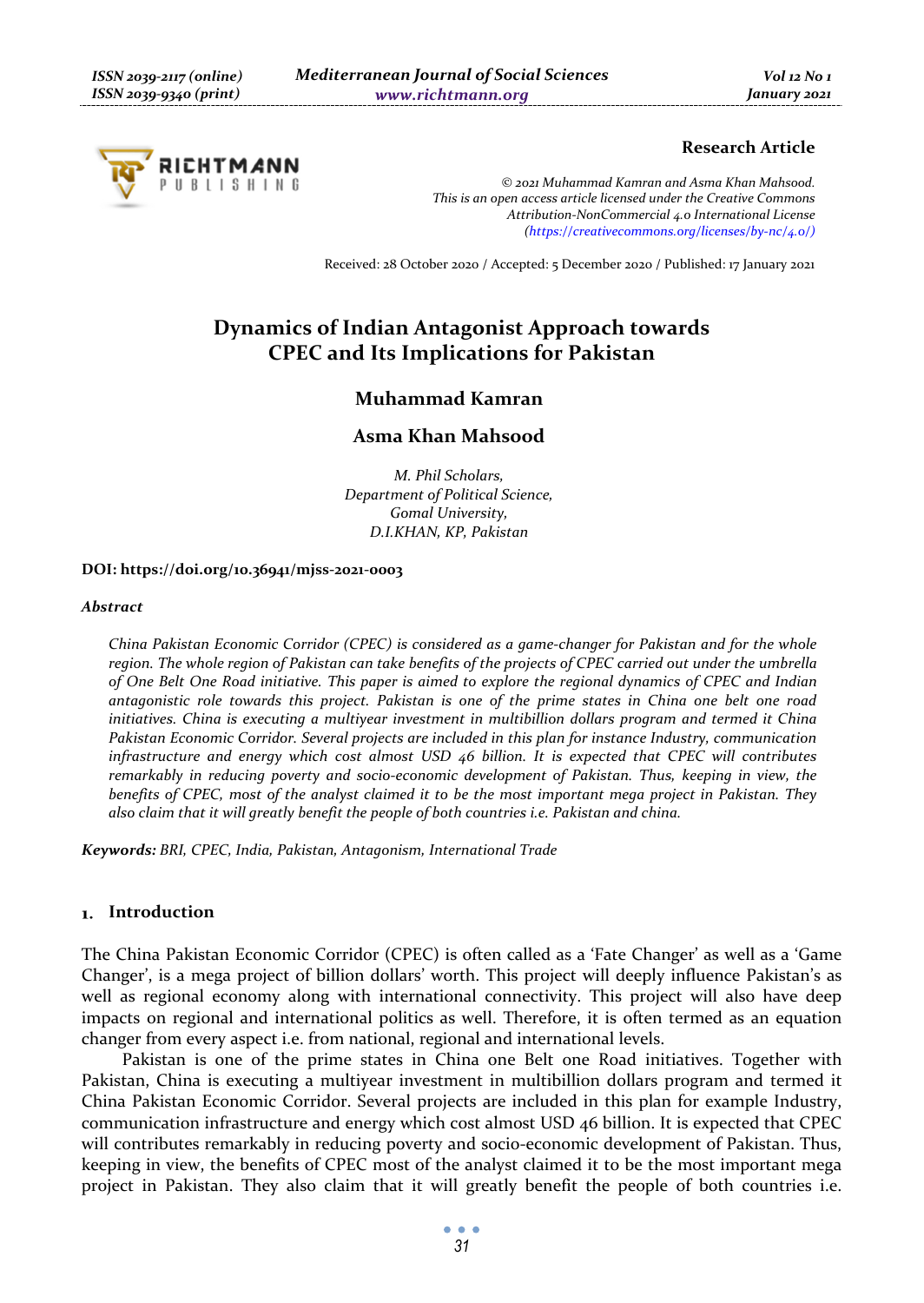Pakistan and China.

This corridor is very important for Pakistan because it will further strengthen its relationship with China. The cordial relationship between the two countries is always of mutual convergence and cooperation. The geostrategic position of Pakistan plays a vital role in regional politics in course of history, and this has added something worthy for the project but in recent times the security situation specifically the unrest from Indian borders and the Afghan Taliban hostilities poses a great threat for this project.

A common view about CPEC is that it is an economic project. This view is however is not complete in all its terms because CPEC has many political, cultural, strategic and civilization dimensions. It will also have its impacts not only for south Asia but for other regions also like, East Asia, Central Asia, West Asia, Africa and Gulf countries. Although, the core objective of the project will remain geo-economic development but after its implementation it will have many more beneficial outcomes which can be observed with the passage of time. Therefore, it is necessary to study this program from different fronts. As its multidimensional nature will greatly benefited the state of Pakistan, therefore the Indian antagonistic approach towards this project seems to be increasing day by day. This paper will primarily dig out various facts about the benefits, prospects and challenges to CPEC from different stakeholders. Conclusions and implications will then be drawn regarding the near to the medium term.

# **Pakistan and Its Neighbors**

Pakistan plays a vital role in international foreign relations due to its geo-strategic, religious, and historical position. Pakistan has two autonomous territories, four provinces and one federal territory. Pakistan exists in South Asia and shares her 6,774 kilometers long border with four countries, out of them two have nuclear capability i.e. China and India. Pakistan shares its northern border which China, India (43%) lays in its Eastern side and to its west and north-west, and Iran (13%) and Afghanistan (36%) are located respectively. This strategic position guarantees that Pakistan has a prominent role in international relations. Pakistan relations with its neighbor are dynamic has witnessed ups and downs (Awan, 2018). Since its inception in 1947, its relations with India are full of rivalry and suspicion. They have fought several wars. Its relations with Afghanistan have been historically not so good. Afghanistan claim over parts KPK and FATA (Durand line 2, 250 kilometers long) and Pakistan role during USSR and US invasions have worsened their relations. Historically, Pakistan and Iran had close ties due their religion/ cultural and geostrategic bond. In the early stages relations with Iran were not only friendly but were strong and cordial, but after Islamic revolution in Iran relation between Pakistan and Iran witnessed signs of strains, but still both the state has cordial relations (Pattanaik, 2019). Pakistan has 808 kilometers long border with Iran. Relations with China are exceptionally strong, over the last several years, their relations have strengthened their bilateral strategic and economical relationship. The coastline of Pakistan extends 1,050 km (650 mi), 250 km falling in Sind province and 800 km in Baluchistan. It borders the productive NE Arabian Sea famous for its upwelling phenomenon. It also serves as a significant sea trade route between Pakistan and other states. Pakistan identified Gwadar as a port site in 1964. However, it was only in 2001 that significant steps were taken with the help of Chinese assistance in the construction and development of the deep-sea port. Before Gwadar, Karachi was the major port city for conducting international trade (Michael, 2018).

# **Historical background of Indo-Pak relations**

The split between India and Pakistan have a deep historical root. But the main conflict between the two originated when the British announced that the two are divided into new sovereign states. This plan was announced on June 3, 1947. Plan means that Hindu majority areas will be given to India and the Muslim majority areas were to be a part Pakistan of (Cheema, 2015). All those leaders who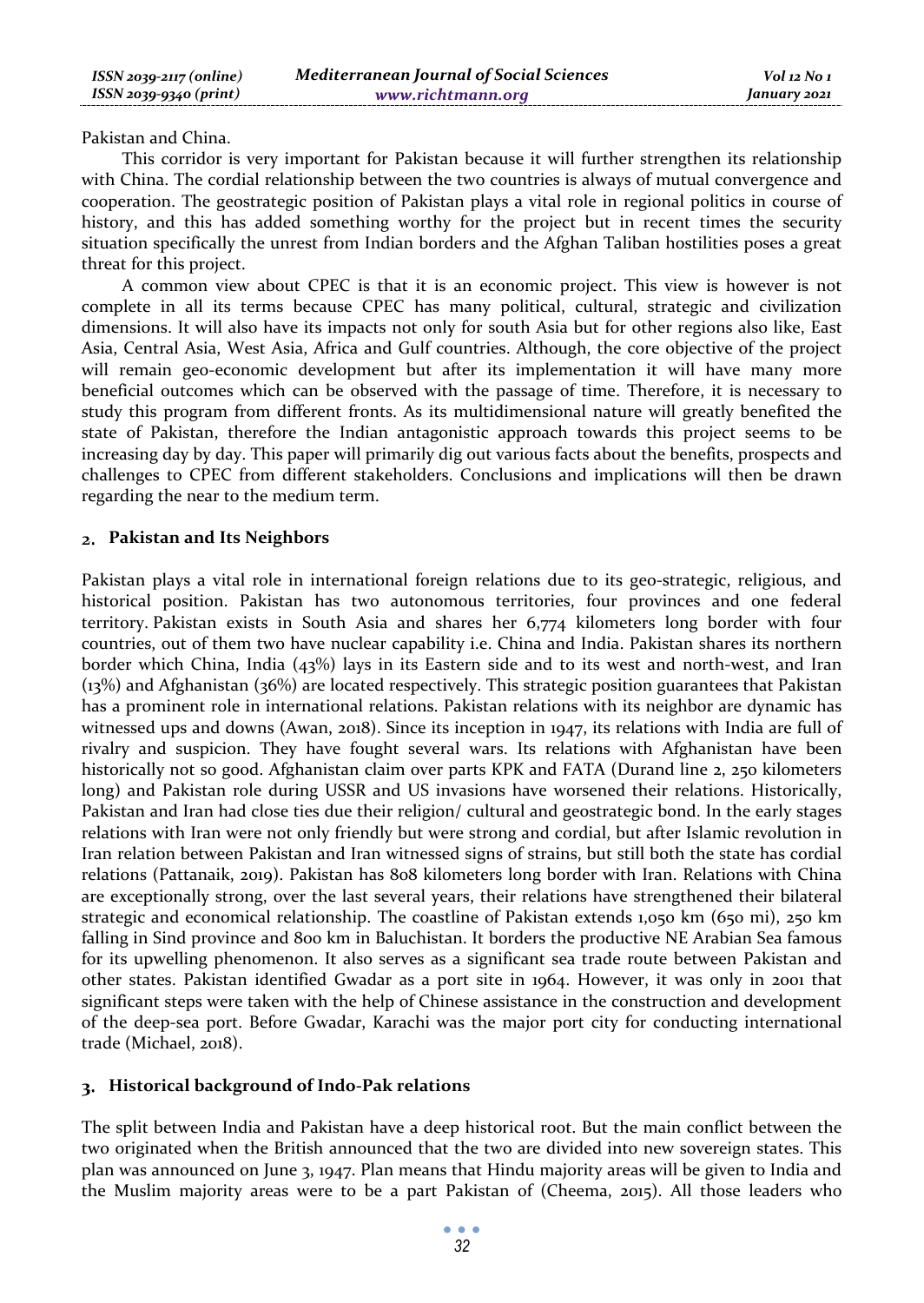| $ISSN 2039-2117 (online)$ | <b>Mediterranean Journal of Social Sciences</b> | Vol 12 No 1  |
|---------------------------|-------------------------------------------------|--------------|
| ISSN 2039-9340 (print)    | www.richtmann.org                               | January 2021 |

represented Muslims as well as Hindus interest accepted this plan (Sattar, 2007). Both Pakistan and India appeared as independent state as a result of this plan in 1947. Pakistan was created in the Muslim majority areas in North West and North East of the sub-continent, hence appeared as East Pakistan and West Pakistan (Guneratne and Weiss, 2014).

#### *3.1 Major conflicts between India and Pakistan*

The conflict between Pakistan and India has been known as one of the most un-resolved and enduring conflict of the time. Throughout the history of Pakistan and India witnessed multiple conflicts upon multiple issues. Both have limited bilateral relations and failed to resolve their issues amicably. Different think tanks and scholars have identified many reasons for this continuous rivalry between the two states. A bitter memory was created by this bloody partition in which millions of people lost their lives and possessions while crossing the boarders. Pakistan recorded many reservations against India that it did not hand over her due shares and assets which were decided in the plan of  $3<sup>rd</sup>$  June. But the most major factor that leads to the first war of 1948 between the two newly independent states was Kashmir issue (Ishtiaq, 2013).

The Kashmir issue was created when Pakistan demanded it to be with Pakistan because most of the Kashmiri population are Muslim. But the Hindu ruler of Kashmir decided to join India. As a result of this Issue Pakistan and India fought a war for few months which was ended as a result of one-third of Kashmir region to be part of Pakistan and the remaining under the control of India (Paul, 2006).

Relations between Pakistan and India since there emergence have been described by hatred and suspicion. There are several issues which both the states have of mutual disagreement. Historically both countries have fought four wars since partition. The bone of contention between them is Kashmir.

First war between Indo-Pakistan was fought in 1948 over the status of Kashmir. In 1949, UN intervened, and both the parties agreed to have plebiscite under the UN-supervision to decide the future of Kashmir. The plan was not implemented as the armies of both sides did not leave Kashmir and the plebiscite never take place (Noor, 1998).

The war in 1965 was break out between the two states after several cross-border insurgencies in the southern Pakistan areas of Rann of Kutch along the border of Kashmir, with Indian initiate to implement presidential order on Kashmir. 6th September 1965 India attacked two big cities of Pakistan Sialkot and Lahore. UN backed USSR intervened ceasefire came into effect. A year later both the parties signed a Tashkent Declaration in which both states agreed to bring back their armies to their position as it was in august 1964 (Sridharan, 2005).

In 1971, East Pakistan witnessed a civil war. Pakistan claimed that the civil war was backed by India. This led to another Indo-Pak war. Division of Pakistan was the result of this war. Simla agreement was signed between Bhutto and Gandhi. As per the agreement the all the disputes in future will be settled through peace and bilateral talks. It was also a part of the pact that Territory and captured soldiers were to be returned (CAS, 2016).

In 1974 India tested its nuclear capability and Pakistan considers it as threat towards it, thus Pakistan started its own nuclear program. Tension reached to its climax in April 1984 when troops were installed in area of Siachen that was not determined in UN-1949 agreement of cease-fire. Prime Minister Andra Gandhi and President Zia-Ul-Haq reached to an agreement that to not hit nuclear installation of both the states. Sophisticated talks began in 1986 between the Indo-Pak governments to settle down the Siachen glacier issue and to have trade between them (Noor, 1998).

India carried out its nuclear test in May 1998, which followed by a series of tests by both countries and faced economic embargos by United States and other countries. Although the tension was on its peak but bilateral affairs started improved when in Feb, 1999 Vajpayee the then prime Minister of India travelled Lahore for conference with his Pakistani Prime Minister Nawaz Sharif. The unpleasant accident of Kargil, when insurgents took positions near the Indian-occupied Kashmir.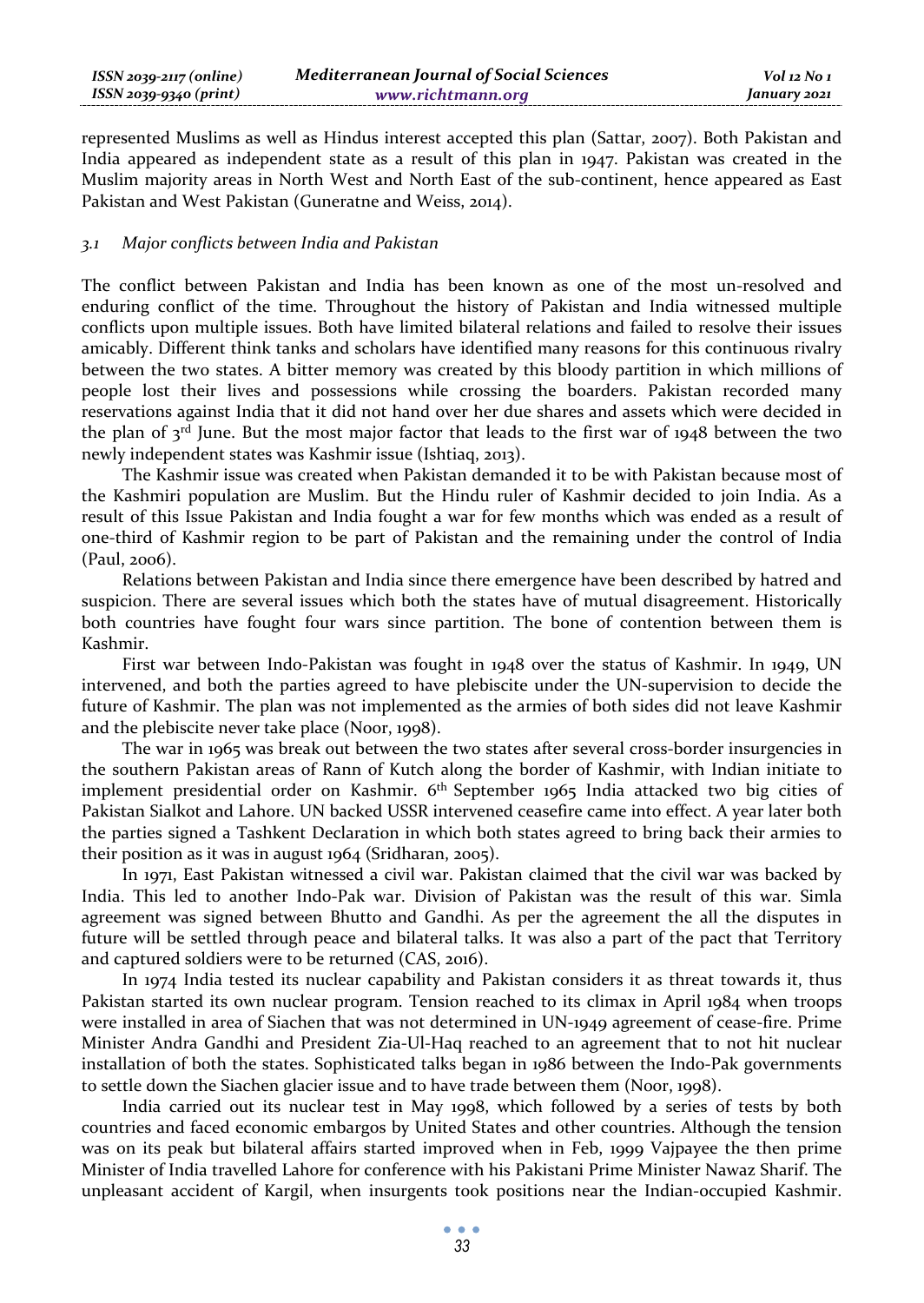| $ISSN 2039-2117 (online)$ | <b>Mediterranean Journal of Social Sciences</b> | $Vol$ 12 No 1 |
|---------------------------|-------------------------------------------------|---------------|
| ISSN 2039-9340 (print)    | www.richtmann.org                               | January 2021  |

This turned into almost a full fledge war (FES, 2015). Ultimately the due to international community cry United States brokered the ceasefire and Militants from India occupied Kashmir was pulled out. In Dec 2001, Indian parliament was attacked by militants, which further widen the gap between Indo-Pak, but both the countries showed maturity and resumed two sided meetings in 2004 (Ishtiaq, 2013). Kashmir was hit by a massive earthquake in 2005, and both the countries agreed for the solution of philanthropic crisis. Samjhauta Express accident in 2007, followed by attack on Indian embassy in Kabul in 2008 and Mumbai attacks in Nov 2008 brought bilateral talk to the point of standstill. In 2010 both countries Foreign Minister met in 2010, and hope that such higher level, composite dialogue will take place in near future (CAS, 2016).

### *3.2 India and Pakistan relations from realistic perspective*

Through the lens of realism one can easily understand Indo-Pak historical relations and conflict. Their relationship is full of several wars, numerous border skirmishes, and endless hostility. International relations can be best explained through hypothetical perspective of realism and have the ability to analyze and describe the veracities of global politics, like unfriendly relations and concord in the framework of Indo-Pak tussle.

International anarchy, force, power, national interest, militarization and rationality are the main elements of international system under realism. As it was defined by Donnelly that realism theory is "a tradition of analysis that stresses the imperatives states faces to pursue a power politics of the national interest" (Ali, 2013).

From the foregoing it is argued that the best explanation of Indian and Pakistani conflict behavior and their dyadic focus on each other is from a combination of the Subaltern Realist perspective and the Regional Security Complex approach, building on the approaches of Ayoob, and Buzan and Waever.

Realistic perspective of international system, elaborate Indo-Pak conflict in all-inclusive way since their birth are regarded as radical (anarchic) system with fear of force from opposite side. Such fear of force equally shares by both countries "to selfishly seek and expand power in an endless competition to ensure survival or maximize absolute power" (Mearsheimer, 2001). International system according to realism is believed to be great significance to force, power, anarchic and militarization and weaponries by a state (Glaser, 2016).

All the above statements and definitions explain Indo-Pak relations and conflict which goes through a series of ups and down. Since their inceptions they went to hostility and leads into three full fledge wars and two restricted wars.

# *3.3 Indian antagonism*

India has strong reservations regarding the CPEC but prior to the Indian Prime Minister Narendra Modi's visit to Beijing in September 2014, it formally registered a strong protest the construction of the CPEC. According to Indian media, Chinese Ambassador to New Delhi was summoned by the External Affairs Ministry and informed that since the project was also being routed through Kashmir over which India staked claims, it had serious reservations (NDTV report May 12, 2015). President Xi had dismissed objections, describing the economic corridor as a "commercial project" (Express Tribune May 12, 2015).

From the very first day of CPEC inauguration, Indian adopted the politics of antagonism towards it. This pursuit has come out with their policy of isolating Pakistan in the region and malevolence. These antagonistic policies by Indian side have triggered another cause for hostility with the neighboring country. Yet china shows its optimism that along with other states of the region, India will also get benefited from this project of huge investment (Jabeen, 2015). In antagonist response, India has largely opposed CPEC project and raised serious allegations that route is planned to pass through Gilgit Baltistan the so-called disputed territory for India. India has vehemently asked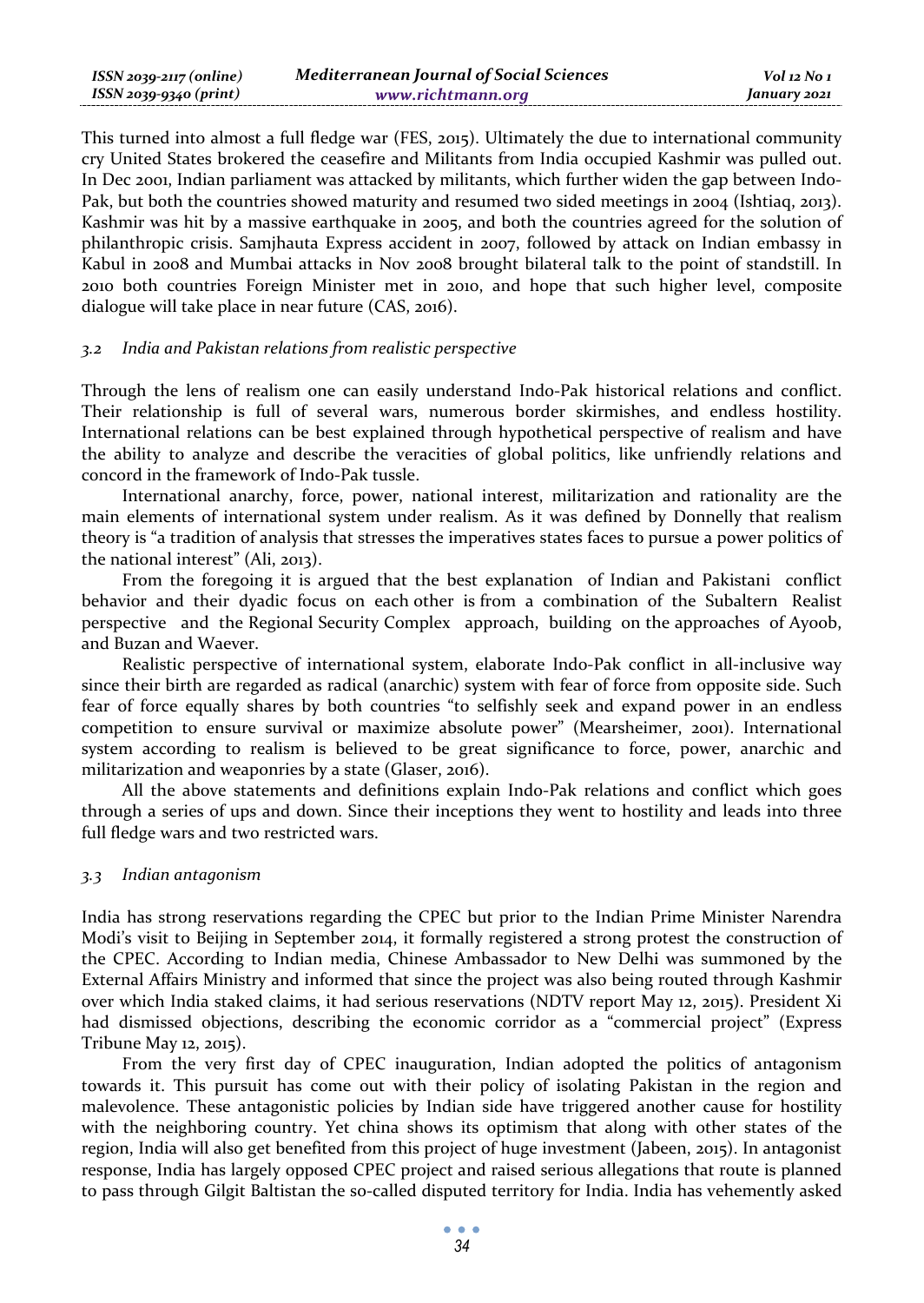China to give value to other's strategic interests and called for specific actions to "prevent growth of negative perception". Moreover, in reaction India is investing Chahbahar port, with an estimate of US \$500 Million in phase-1 of development of counterweight to Gwadar (Mirza, 2016).

# *3.4 Dynamics of Indian antagonism*

CPEC as major security threat to India:

There are many reasons why India sees CPEC as a major security threat:

- 1. China's funding and construction/upgrading of these ports aims at gaining access to naval facilities, perhaps even permission to set up bases here in the future. The strategy would give China permanent access to the Indian Ocean, through which vital shipping routes for China's oil imports from the Persian Gulf run (Reuters,18, 2015).
- 2. Gwadar port is said to be the western-most "pearl" in this "string." Its strategic location near the mouth of the Straits of Hormuz is of concern to India as 63 percent of India's oil imports are transported via this waterway. A very important fact to note (Dawn, May 28, 2015).
- 3. Also, there is a major threat to India's own defense system. In the event of a military confrontation with India or if China decides to come to Islamabad's aid in an India-Pakistan war, CPEC's infrastructure will facilitate Chinese deployment of troops rapidly to India's western front, as well.
- 4. Pakistan and China enjoy a warm relationship that goes back over five decades. Economic and defense co-operation is robust, including in the nuclear field. Co-operation over CPEC is expected to further cement the Sino-Pakistan bond, triggering concern in India (Japan Times ,19, 2015).

# *3.5 Historical Bases of Antagonism*

The Indian antagonistic attitude towards CPEC has a strong historical ground. For example, India is not only a major regional player but also a strong global economy as well. It has geographical proximity with both Pakistan and China. She had also fought many wars with both the states. With Pakistan, Indian relations since the very inception need no explanation. Both the states have fought almost three wars and except these wars both are ideologically, politically, and militarily against each other. Now with CPEC, India is frightened that this will give Pakistan an opportunity to become a major economic power in the region hence she will become capable to deter Indians policies easily (Dawn, 2018).

Likewise, if we look at Indian-China relations, the situation is not very different. The dispute between the two is no longer limited to the war of 1962, although both the countries have strong economic relations. According to an estimate almost \$70 billion trade occur between the two annually. But Chinese close relations with Pakistan and not supporting Indian stance to eliminate terrorism from Pakistani soil create problems in building smooth political relations between the two. In this regard China refuses to support India's appeal to ban Masood Azhar, chief of Jaish E Mohammad at the United Nations. Secondly China is continuously creating Hurdles in Indian way for her membership in Nuclear Supplier Group. Many countries support India for joining this group, but Chine is creating hurdles for her by saying that China will support Indian entrance to this group if other countries support Pakistan's entrance to the group which further add fuel to the fire (Brooking Institute, 2015).

# **Geography**

# *4.1 Kashmir as a disputed territory*

Since 2015 India repeatedly propagating that some of the projects of CPEC are planned to be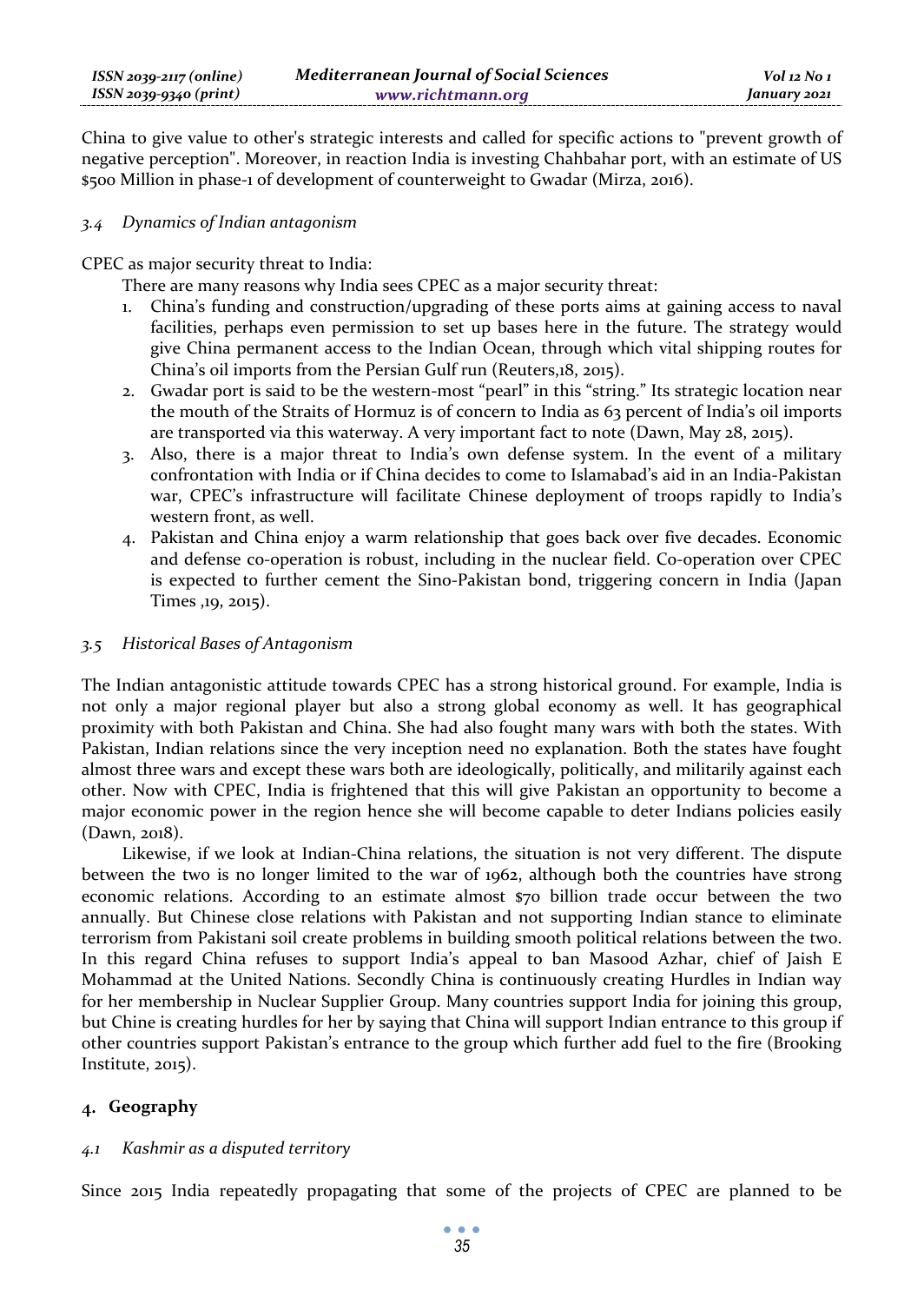| ISSN 2039-2117 (online) | <b>Mediterranean Journal of Social Sciences</b> | Vol 12 No 1  |
|-------------------------|-------------------------------------------------|--------------|
| ISSN 2039-9340 (print)  | www.richtmann.org                               | January 2021 |

implemented in some parts of Pakistan Occupied Kashmir. Foreign minister Swaraj, while addressing a press conference clarified Indian position by saying that "the Prime Minister during his visit took up the issue very firmly and spoke every strongly that the CPEC going through PoK (Pakistan-occupied Kashmir) is unacceptable." Sawaraj further said that Chinese personals in India have been summoned by the prime minister to record their protest and clarified Indian position (Aneja, 2016).

To address Indian protest on this issue both China and Pakistan, are repeatedly rebutting Indian objections. Deputy Director General of Asian Affairs, Huang Xilian stated while dismissing Indian claims that "We know the concern of the Indian side and those projects are not political projects. They are all for livelihood of people. There is no commercial action by China in that part of the region" (Panda, 2016).

### *4.2 Gilgit-Baltistan as threat to strategic interest of India*

Another Indian objection is the passage of the route passing through the so-called disputed territory of Gilgit Baltistan as well. They had repeatedly asked China and Pakistan as well to respect their strategic interests. They asked China for specific actions to "prevent growth of negative perception". India said that Gligit Baltistan is a disputed territory. Even India had criticized Pakistan in 2015 for her decision to hold election in Gligit Baltistan. Vikas Swarup spokesperson of the Ministry of External Affairs explained, "The entire state of Jammu and Kashmir, which includes regions of Gilgit Baltistan, is an integral part of India. The election is an attempt by Pakistan to camouflage its forcible and illegal occupation of Gilgit Baltistan." Although China had advised Pakistan to make a constitutional amendment and change the status of Gligit Baltistan, but Pakistan refused to do so because she thinks that this step could weaken Pakistani stand on Kashmir issue (The Indian Express, 2015).

# *4.3 Gawader's geostrategic position as threat to India*

Thirdly India also feared the Chinese massive engagements in different parts of South Asia. For example, India feared that Gawadar will less likely to serve as a center of economic activities but this can serve as a Naval base for China in future. Indian concerns are that by this way China will expand its footing in blue water and will have capability do military engagements through Indian Ocean easily in future. This strategic presence of China in the Arabian Sea has created greater concerns for India, because India said that although CPEC will be an opportunity for many to generate economic benefits and jobs in short term but in longer term, if China use it for strategic purpose it will tilt the balance of power in Chinese favor (Wagner, 2016). In the words of Sameer Patil, 'India's concerns about the CPEC and China-Pakistan ties are combined with Beijing's growing presence and influence in South Asia and the Indian Ocean Region. In the last decade, China has systematically engaged with countries in India's neighborhood such as Nepal, Sri Lanka, Bangladesh, and the Maldives through economic and military aid. Although India's poorly executed neighborhood policy may be partially responsible, India sees China's growing profile in the region as an "encirclement". For this purpose, India have also invested heavily (almost \$500 Million) in phase-1 of Chahbahar port which is considered as to counter strategy to Gawadar port (Mirza, 2016).

# **Economic**

Another major reason behind Indian antagonism is Pakistan's economic growth as a result of CPEC. She is uncomfortable with CPEC because it is said by many think tanks that Pakistan would become a center of trade for the whole region. With the establishment of duty-free economic zones many other states will show their interest to join CPEC. A school of thought in Indian foreign policy department thinks that CPEC will revitalize Pakistan's economy which is a potential threat to India (Waller, 2015). For India, the Economic and strategic benefits of CPEC to Pakistan, means Pakistan's strength and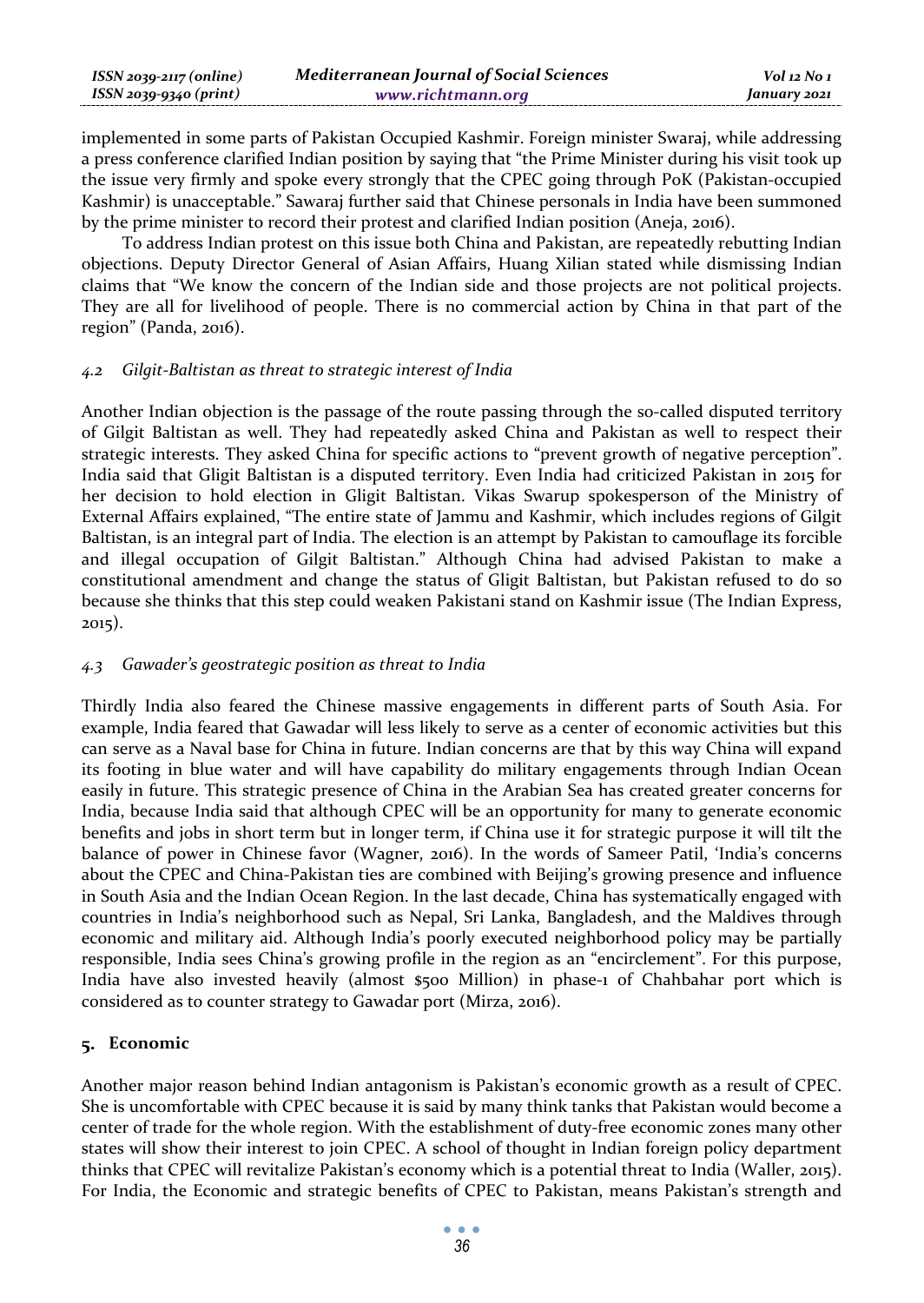| ISSN 2039-2117 (online) | <b>Mediterranean Journal of Social Sciences</b> | Vol 12 No 1  |
|-------------------------|-------------------------------------------------|--------------|
| ISSN 2039-9340 (print)  | www.richtmann.org                               | January 2021 |

military power because Pak-Army has a huge share in Pakistan's annual budget. She is also unhappy with the development of Gawadr port and repeatedly pressurizes Chinese government to retreat the CPEC project. It is said by many that India will do anything to deter the benefits of CPEC and for this purpose she has also started the development of chahbahar port to compete with Pakistan (Bhutta, 2015). There is also a view that although Indian spokespersons oppose the CPEC project because of strategic purpose but it is also a well-established fact that India is fearing the economic outputs of the project as CPEC has the potential to boost Pakistan's economy to a new hights (Patil, 2015).

Given all the above mentioned reasons, India is spending resources and money and tries to sabotage the CPEC. For this purpose, she also offered aid and money to Baloch rebels etc to sabotage the project via espionage activities. According to Pakistan security agencies, Research and Analysis Wing has established a special desk with special duties to stop the development of the project by different means and for this purpose special budget have been allocated to this department (News, 2015).

#### *5.1 Meaning of the term economic corridor*

To understand the project of CPEC, we must have information about the meaning of the term Economic corridor. The term economic corridor is used for networks of infrastructure inside a described geographical zone planned to enhance economic growth. These corridors may be designed within a state, between different states or among different regions. The China Pakistan Economic Corridor is not a new thing. Corridors already exist in Africa, Europe and Asia. The term was first used by Asian Development Bank(ADB) in 1998. It was defined by ADB in the following way, "economic corridors as important networks or connections between economic agents along a defined geography, which link the supply and demand sides of markets" (Baber, 2018). The economic corridors are planned to achieve broader objectives like transportation, logistic services, community involvement, institutional instruments that will resulted in economic development (Hussain, 2016).

#### *5.2 What is CPEC?*

The China Pakistan Economic Corridor (CPEC) is the flagship of China's One Belt One Road (OBOR) initiative envisioned by president Xi Jinping in 2013 for the economic integration of Eurasia through belts and roads and other infrastructure initiatives (Ali, 2016).

The Chinese Ambassador to Pakistan, His Excellency Mr. Sun Weidong, has summarized CPEC in the following manner, "CPEC is a long-term and systematic project to promote economic cooperation through collaboration on Gwadar port, energy, trans-portation infrastructure and industrial cooperation. "CPEC will bring solid benefits to our two peoples. With the completion of energy and infrastructure projects, conditions in Pakistan will improve" (The News, 2015).

The policy of President Xi initiating a "Constructive Engagement" gives a new direction to Chinese foreign policy. The major aim behind this policy was to have great economic engagements with multiple state. For the achievement of this purpose the idea of OBOR was presented which was a network of Railway, roads and maritime routes. This route is also name as One Belt One Road. This route will help China in the promotion of trade and other financial initiatives. Many experts believe that these initiatives will not only focus over Chinese trade and economic cooperation but it will also create Chinese economic hegemony at world level (Wang, 2015, Daniel S. Markey and James West,May 12, 2016, ,). Asian Infrastructure in different countries, naval bases, Development banks, are stated by some experts as the example of Chin's motives of economic supremacy (Xu, 2015, Amna Ejaz Rafi,,July 11, 2016).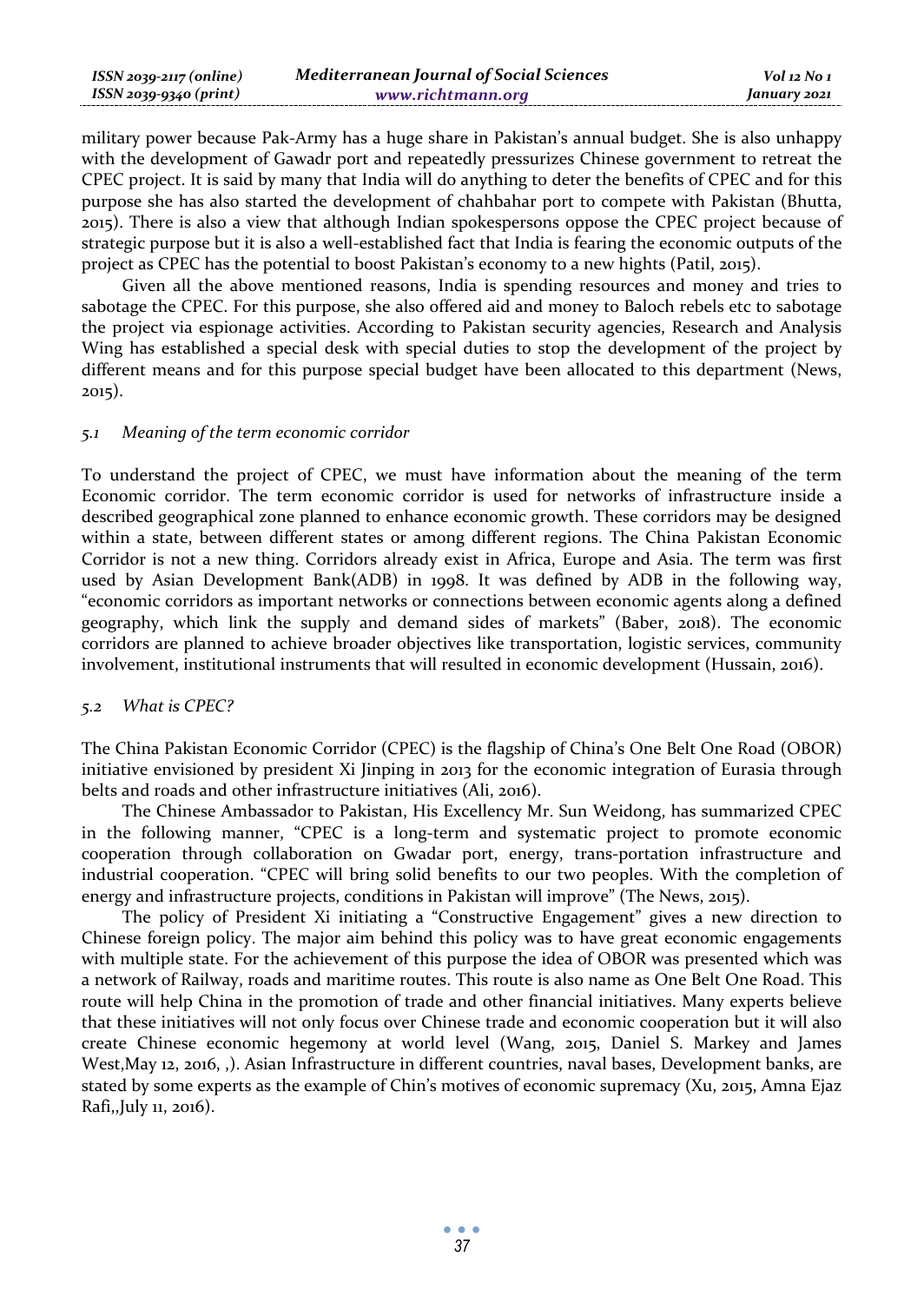# **Table 1:** Major projects of CPEC

| S.No         | <b>Project Name</b>                                                            |
|--------------|--------------------------------------------------------------------------------|
|              | Construction of highways and railway tracks                                    |
| $\mathbf{2}$ | Development of Gwadar port                                                     |
|              | Energy generation projects                                                     |
|              | Establishment of industrial zones along the C-PEC route (Fig.1)                |
|              | Laying down of pipelines for oil and gas transmission                          |
| 6            | Cyber networking and telecommunication                                         |
|              | Water supply projects for industrial and municipal use (mostly in Baluchistan) |

# **Source:** (Farooqui, 2018)



**Figure 1:** Overview of major projects under CPEC **Source:** Farooqui, 2018

The route and map of CPEC holds extreme significance. This route can be divided into Eastern and Western route. The eastern route will be passing through Makran, Karachi, Sukker, Hyderabad, Multan, Lahore, Mansehra, Raikot to Khunjarab. The western route is through the areas of Gawadar, Turbat, Surhab, Bismah, Quetta, Qalat, Dera Ismail Khan, Lakki Marwat, Bannu, Kohat and Peshawar. This route will provide the Chinese government the shortest ever route for its trade (Furqan, 2018).

CPEC is a project that links the strategically important city of Gawadar in Pakistan's Balochistan province with the city of Kashgar in China's Xinjiang province. This route will be used for the passage of good and services between the two states. China will also get access to Middle East through this route (Ahmad, 2015).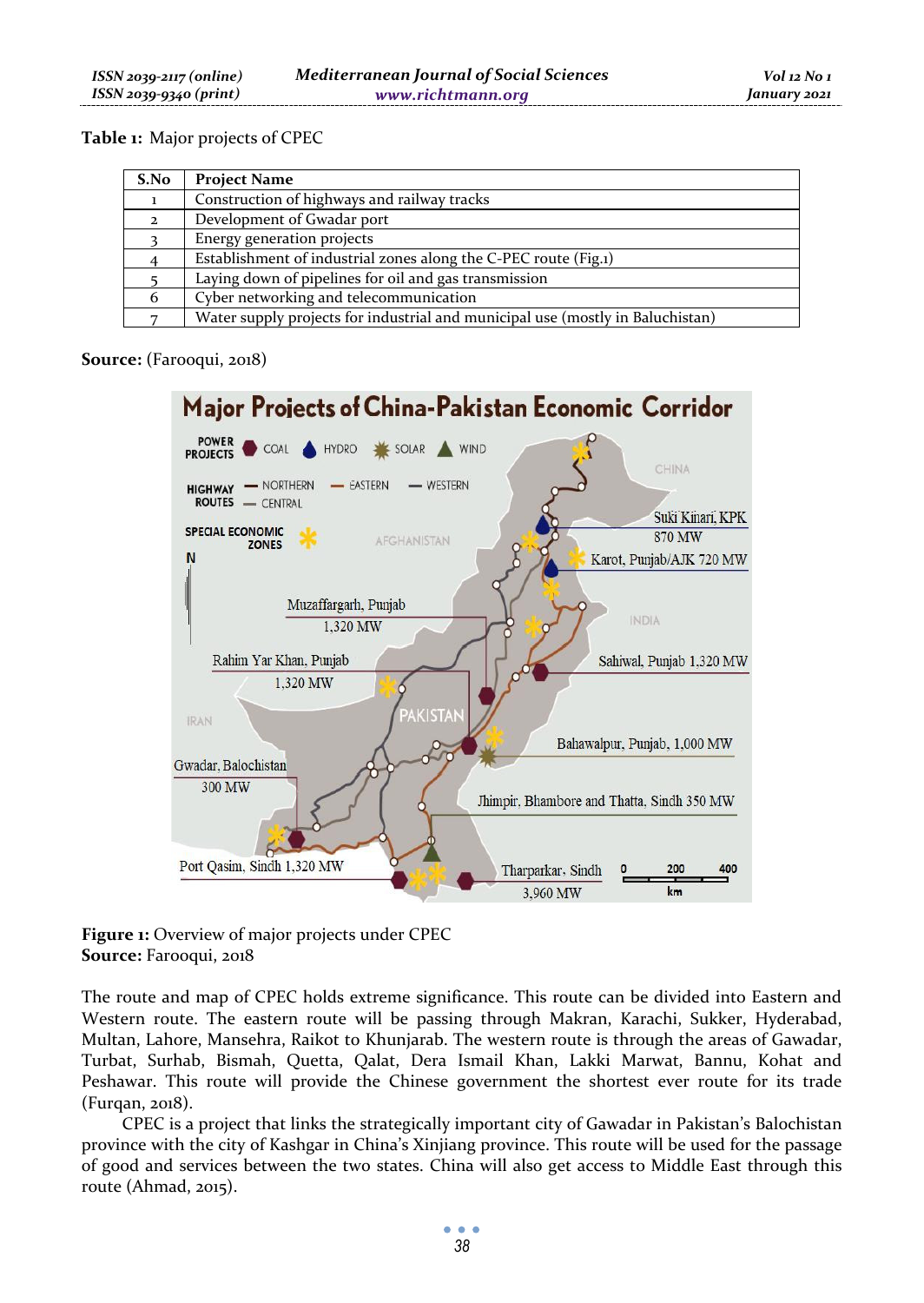| $ISSN 2039-2117 (online)$ | <b>Mediterranean Journal of Social Sciences</b> | Vol 12 No 1  |
|---------------------------|-------------------------------------------------|--------------|
| ISSN 2039-9340 (print)    | www.richtmann.org                               | January 2021 |

Many constrains are also in way of CPEC project like economic and political development, security related threats and geo-strategic dynamics (Sial, 2014). However, Pakistan has greater opportunities to take benefits from this project as China is the second largest economy of the world. The \$46 billion investment in Pakistan can plays an important role to uplift the weak economy of Pakistan (Kataria & Naveed, 2014).

### **Conclusion**

China Pakistan Economic Corridor is labeled as fate and game changer. Beijing and Islamabad both understand there are multiple advantages of China Pakistan Economic Corridor. It will provide shortest route from Shanghai to Europe for its transportation and on the other hand it will shorten transportation of oil from the Gulf countries to main Chinese market. The significance of CPEC mainly includes three points: first, it can revive Pakistan's stagnant economy and boost its power to balance India's regional hegemony; second, it can create more jobs and improve social welfare in the country; third, it can offer a fulcrum for China towards the Indian Ocean and hedge India's overwhelming superiority in sea power. It will also enable China to be one of the major players in imports-exports in global trade. It will strengthen Sino-Pak economic ties and will reach bilateral relations to new heights. It will help in restoring regional peace and can improve standard of life of the people of South Asia. CPEC will help Pakistan in different sector and capacity. It will help Pakistan to overcome of its energy shortfall. It will also help in minimizing political differences and create a vast circle of job and employment. It is assumed that project will bring economic stability and prosperity on hand and on the other side it improves law and order situation and eliminating extremism. Through this project Pakistan would try its best to resolve the grievances of underdeveloped parts especially Balochistan.

Beside its maximum benefits for both partner states, there are various hurdles and challenges to China Pakistan Economic Corridor. Poor economic and balance of payment issue, along with Balochistan insurgency and terrorism are some of the issue but one of the main issues is Indian antagonism to CPEC. Historically Indo-Pak relations are full of mistrust and hatred. Both have ideological, geographical and political differences on various issues. These two states have fought three full fledge wars and one limited war since their emergence. It is very impressive that on the matter of CPEC both military and civilians are on the same page. They always united to tackle any issue by joint collaboration and to ensure to exploit the benefits of this great project. For this purpose, they have striven to ensure security related issues and started certain operations of which Operation Zarb e Azab is one of the examples. National Action Plan were also signed in a joint All parties conference and it was committed that it will be implemented. A number of targeted operations in Karachi and Balochistan were launched with positive results.

In conclusion, China Pakistan Economic Corridor has possibility to strengthen Sino-Pak economic relations to new heights and can reshape regional politics. It is assumed that the project will provide an exclusive boost to China's OBOR initiative. Due to mega billionaire infrastructure projects, geopolitical and economic interests of many key actors, few of them see this game changer project of CPEC as threating light. India and United States has shown hostility towards it, combined with the current law and order and security situation in many areas along the corridor, is a challenge in the successful implementation of project and to get maximum benefit of it.

So, for as Indian sponsored terrorism is concerned, it is the need of the time that Pakistan must expose it at international fronts. Pakistan has already done a great job by exposing Indian antagonism by presenting dossiers to United Nation and United States. However, as it is a sensitive issue therefore Pakistan needs to start a diplomatic opposition of Indian antagonism at global level to deter Indian agencies.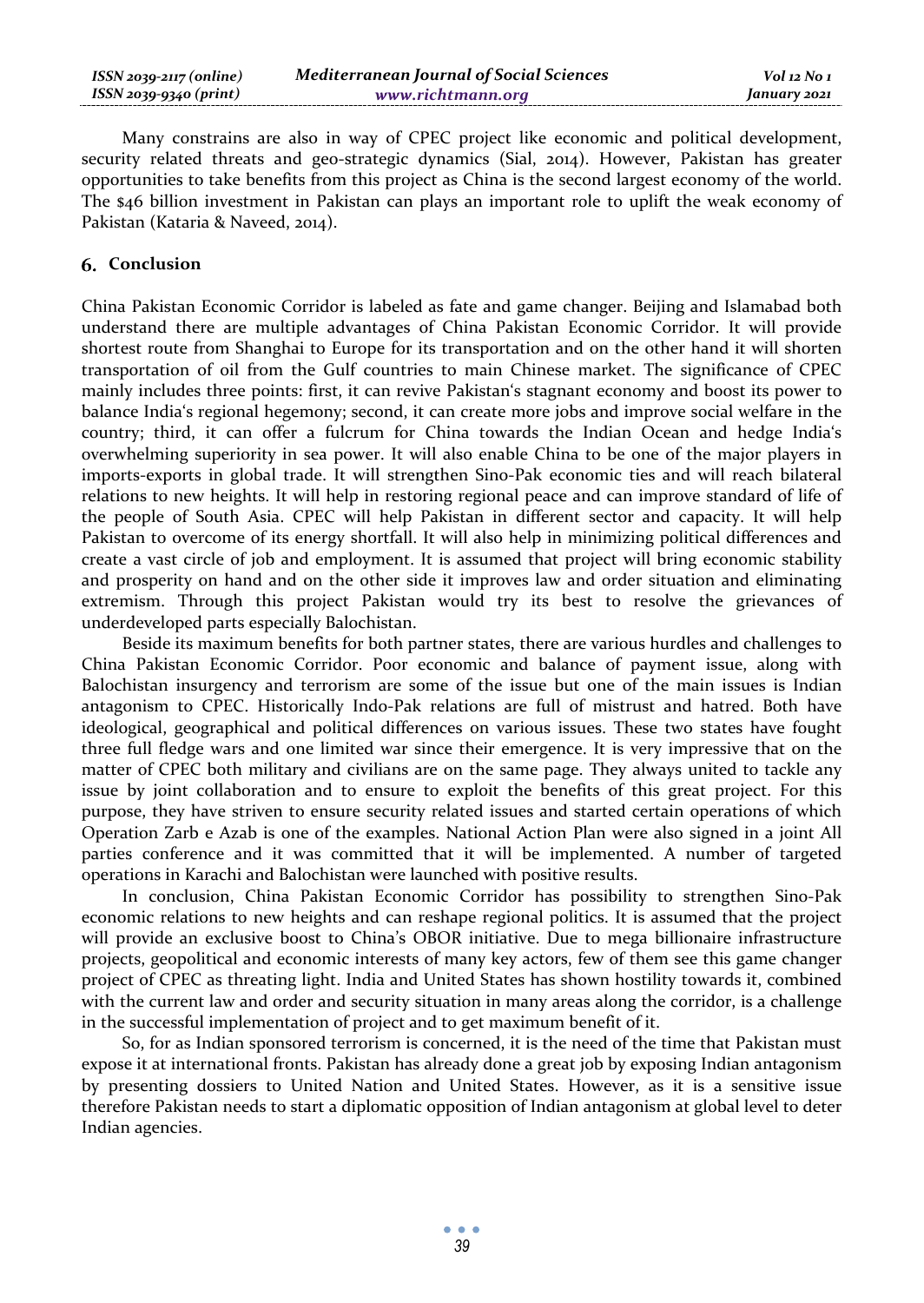#### **References**

- Abbas, K. (2016). Two-day national conference on "CPEC: Macro and micro economic dividends for Pakistan and the region" held on 20-21 September 2016, in Islamabad, Pakistan. *Islamabad Policy Research Institute.*
- Abid, M., & Ashfaq, A. (2015). CPEC: Challenges and opportunities for Pakistan. *Journal of Pakistan Vision*, *16*(2), 142-169.
- Abuzar, M. A., & Hassan, M. U. (2017). Do CPEC power plants impact Pakistanis environmental condition: Evidence from literature. *Journal of Business and Social Review in Emerging Economies, 3*(2), 255.
- Ahmad, I., & Ebert, H. (2013). Will Pakistan's India policy under Sharif shift strategically? *Strategic Analysis, 37*(6), 667-674.
- Ahmad, R., & Mi, H. (2017). China-Pakistan economic corridor and its social implication on Pakistan: How will CPEC boost Pakistan's infrastructures and overcome the challenges?. *Arts and Social Sciences Journal, 08*(02).
- Akhtar, M. (2015). "China-Pak economic corridor: Benefits for Afghanistan. *Daily Outlook, Afghanistan, August 15, 2015*, http://outlookafghanistan.net/topics.php? post\_id=12836.
- Ali, A. (2016). China Pakistan Economic Corridor (CPEC): Prospects and challenges for regional integeration. *International Journal of Social Sciences and Humanity Studies, 7(1), 1-15.*<br>S. (2013). Prism of constructivism. Regional Affairs. South
- Ali, S. (2013). Prism of constructivism. Regional Affairs. *South Asian Voices.* June 11, 2015*.*https://southasianvoices.org/pakistan-india-relations-through-the-prism-of-constructivism/and the need for an assessment of India's role, SADF Comment, Volume 19, South Asia
- Awan, M. A. (2018). Pakistan-Iran Geo-Political Environment and the Discourse of Relations (1947-2017): A Reappraisal. *Pakistan Journal of History and Culture*, *39*(1).
- Barber, C. E. (2014, Feb. 27). The Pakistan China Corridor: A new project will give Pakistan the tools of globalization. Will it use them? *The Diplomat.* https://the diplomat.com/2014/02/the-pakistan-chinacorridor/.
- Behravesh, M. (2015). Pakistan, The Garrison State: Origins, Evolution, Consequences (1947-2011). Oxford and New York: Oxford University Press. 494 pages. ISBN 978-0-19-906636-0. \$45.00. Ishtiaq Ahmed. 2013. *Asian Politics & Policy*, *7*(3), 489-491.
- Biswal, N. D. (2015). The New Silk Road Post-2014: Challenges and Opportunities. *Presentation at the Woodrow Wilson International Center for Scholars, Washington DC, January*, *22*.
- Burles, M. (1999). *Chinese policy toward Russia and the Central Asian republics* (No. RAND/MR-1045-AF). Rand Corp Santa Monica CA. p. 52 (http://www.rand.org).
- Chance, A. (2016). The belt and road initiative and the US-China relationship. *China US Focus, November 3, 2016*.
- Creswell, J. W., & Poth, C. N. (2017). *Qualitative inquiry and research design: Choosing among five approaches*. (3rd Ed.) Sage Publications. ISBN: 9781412-995313, 448 pages.
- Daily Times. (2016). Deny Soil to RAW, Pakistan Tells Iran. *March 27, 2016.* http://www. dailytimes.com.pk/national/27-Mar-2016/deny-soil-to-raw-pakistantells-iran.
- Daily Times. (2016). Dr. Hassan Rouhani, President of Iran-Media Brief during Pakistan's Visit. *March 26, 2016.* http://www.dailytimes.com.pk/national/26-Mar-2016/gwadarchabahar-ports-to-link-pakistan-iran-withcentral-asia.
- Daniel, S., Markey, A., & Raghavan, T. C. A. (2016). The China-Pakistan Economic Corridor discussion, Carnegie India. *New Delhi, July 2, 2016*.
- Dawn News. (2016). China Welcomes Enhanced Cooperation with Iran on CPEC. *October 18, 2016*. https://www.dawn.com/news/1290724.
- Express Tribune. (2016). Chinese Pressure Sees Pakistan Mull Constitutional Status of Gilgit Baltistan. *January 7, 2016*. https://tribune.com.pk/story/1023523/chinese pressure-sees-pakistan-mull-constitutional-status-ofgilgit-baltistan/.
- Fahim, S., & Zeeshan, Y. (2018). Financial Institutions and Chinese Investment: The Review of China Pakistan Economic Corridor (CPEC) Policy. *European Journal of Economics and Business Studies*, *4*(2), 73-82.
- Farooqui, M. A., & Aftab, S. M. (2018, September). China-Pakistan Economic Corridor; Prospects and Challenges for Balochistan, Pakistan. In *IOP Conference Series: Materials Science and Engineering* (Vol. 414, No. 1, p. 012046). IOP Publishing.
- Fazil, D. M. (2018). CPEC Today: Regional integration or estrangement? *Regional affairs. South Asian Voices.*  February 27, 2018*.* https://southasianvoices.org/ cpec-today-regional-integration-regional-estrangement/.
- Hamad, H. A. (2018). Powering Gwadar. *Daily times.* On August 8, 2018. https://dailytimes.com.pk/279733/powering-gwadar/.
- Hamzah, S. G. S. (2016). CPEC: The Game Changer. *Nation, July 12, 2016.*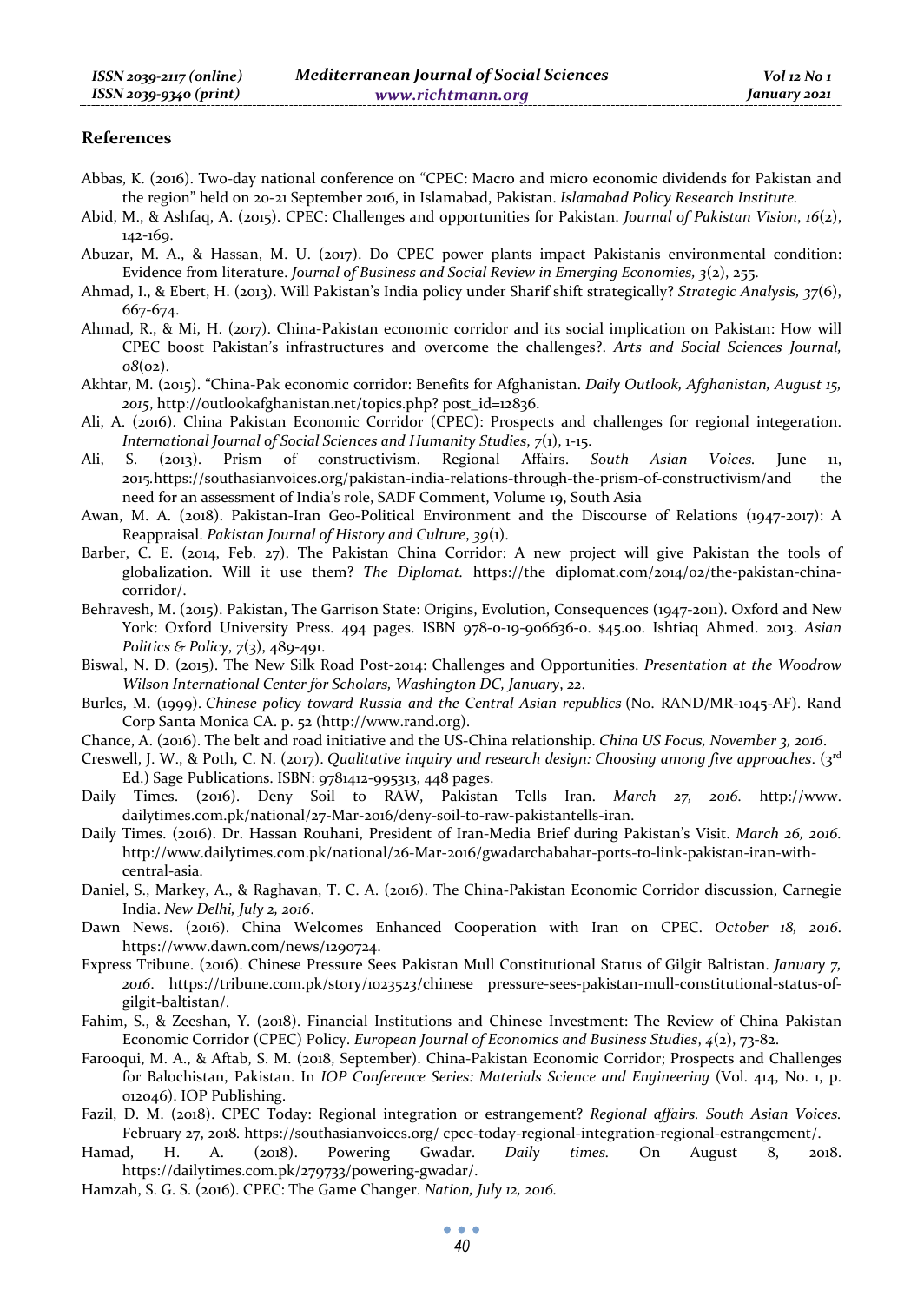- Hussain, E. (2016). China–Pakistan Economic Corridor: Will it sustain itself?. *Fudan Journal of the Humanities and Social Sciences, 10*(2), 145-159.
- Hussain, E. (2019). CPEC: Governance and security challenges—Implications for the Belt and Road Initiative. *Chinese Political Science Review*, *4*(1), 135-147.

Hussain, M. (2017). *China Pakistan Economic Corridor (CPEC): Challenges and the way forward*. Naval Postgraduate School Monterey United States.

- Jabeen, M. (2015). Proposed Silk Road and Pakistan-China Economic Corridor: Threats and Opportunities, 183-184. In *Proceedings of International Conference on CPEC (2015). Lahore: GC University*.
- Jauhari, A. (2012). India-Pakistan relations: International implications. *Asian Social Science,* 9(1). doi:10.5539/ass.v9n1p42.

Joshi, M., Abidi, S., & Rai, A. (2017). The Eco-Politics of CPEC and India. *Available at SSRN 2982942*.

Kaplan, B., & Duchon, D. (1988). Combining qualitative and quantitative methods in information systems research: a case study. *MIS Quarterly*, *12*(4), 571-586.

Khan, R. Q. A. (2018). CPEC Investment Court—An Investment Protection and Dispute Resolution Mechanism for the China Pakistan Economic Corridor. *Available at SSRN 3148731*.

Kleveman, L. (2003). *The new great game: blood and oil in Central Asia*. Grove Press. ISBN1843541211, 9781843541219.

Kumar, S. (2007). The China− Pakistan Strategic Relationship: Trade, Investment, Energy and Infrastructure. *Strategic Analysis*, *31*(5), 757-790.

Kurečić, P. (2010). The new great game: rivalry of geostrategies and geoeconomies in Central Asia. *Hrvatski Geografski Glasnik*, *72*(1), 21-46.

Mahar, A. (2015). Why China's 'One Belt, One Road' initiative matters for Asia. *Azernews*.

- Malik, A. R. (2015). A miracle on the Indus River. *The Diplomat. Retrieved*, *11*. https://thediplomat.com/2015/12/amiracle-on-the-indus-river/
- Mustafa, S., & Zafar, A. (2017). China Pakistan economic corridor: importance and challenges for Pakistan and China. *International Journal of Social Science and Economic Research*, *2*(11), 5059-5068.
- Nakhoda, A. (2017). CPEC offers vast opportunities to tap into the Chinese economy. *Tribune The Express*. [online]. Available from: https://tribune.com.pk/story/ 1303768/cpec-offers-vast-opportunitiestap-chineseeconomy/.
- Panda, A. (2016). US assistance to Pakistan set to fall to lowest level since 2007. *Diplomat, August 27, 2016*.
- Pattanaik, S. S. (2019). India-Pakistan relations: What lies ahead?. *Revista UNISCI/ UNISCI Journal*, (49), 159-172.

Price, I. (2016). Is the US Trying to Sabotage the China-Pakistan Economic Corridor. *The Diplomat*, *29*.

- Rajasimman, S. (2015). India in US Strategic Rebalance in Asia-Pacific. *Indian Defence Review Blog, January 30, 2015.*
- Richard, E., & Hoagland, B. (2015). Developments in South and Central Asia. *Speech, Washington International Business Council, Washington, D.C., June 2, 2015*, *US State Department, https://2009- 2017.state.gov/p/sca/rls/rmks/2015/243087.*
- Rizvi, H. A. (2015). The China-Pakistan Economic Corridor: Regional Cooperation and Socio-Economic Development. *Strategic Studies*, *34*(4), 1-17.
- Rupert, J. (2016). Is the United States Ready for the Next India-Pakistan Crisis?. *United States Institute of Peace, Washington, D.C., March 21, 2016.*
- Sadiq, S. (2015). People-to-People, Political and Parliamentary Exchanges to induce impetus to existing warms Pak-China Relationship. *Press Release, NAP, Thursday, 12th February, 2015.*
- Samad, Y. (2018). CPEC and security: Pakistan's foreign policy. *Asia Dialogue*. August 20, 2018. https://theasiadialogue.com/2018/08/20/cpec-and-security-pakistans-foreign-policy/.
- Saunders, P. C. (2014). China's rising power and the US rebalance to Asia: Implications for US–China relations. In *China's Power and Asian Security* (pp. 85-107). Routledge.
- Schneider, M. (2016). Book Review: Arjun Guneratne and Anita M. Weiss (eds), Pathways to Power: The Domestic Politics of South Asia. *Studies in Indian Politics, 4*(1), 134-135.
- Shah, S. (2015). China to build pipeline from Iran to Pakistan. *The Wall Street Journal*, *9*.
- Sophia, S. (2016). US not happy over Pak-China growing relations, CPEC. *Pakistan Observer, June 14, 2016.*

Sridharan, E. (2005). International relations theory and the India–Pakistan conflict. *India Review, 4*(2), 103-124.

- Talwar, S. (2015). China Pakistan economic corridor and its geo-political implications. *CAPS in focus Center for Air Power Studies New Delhi. 22 June, 2015,* www.capsindia.org
- The Indian Express. (2016). PM Modi raises India's Concern over CPEC which runs through PoK. *September 4, 2016,* http://indianexpress.com/article/india/india-news-india/prime-minister-narendra-modi-raises-indiasconcern-over-cpec-which -runs-through-pok- 3013260/(accessed December 19, 2016).